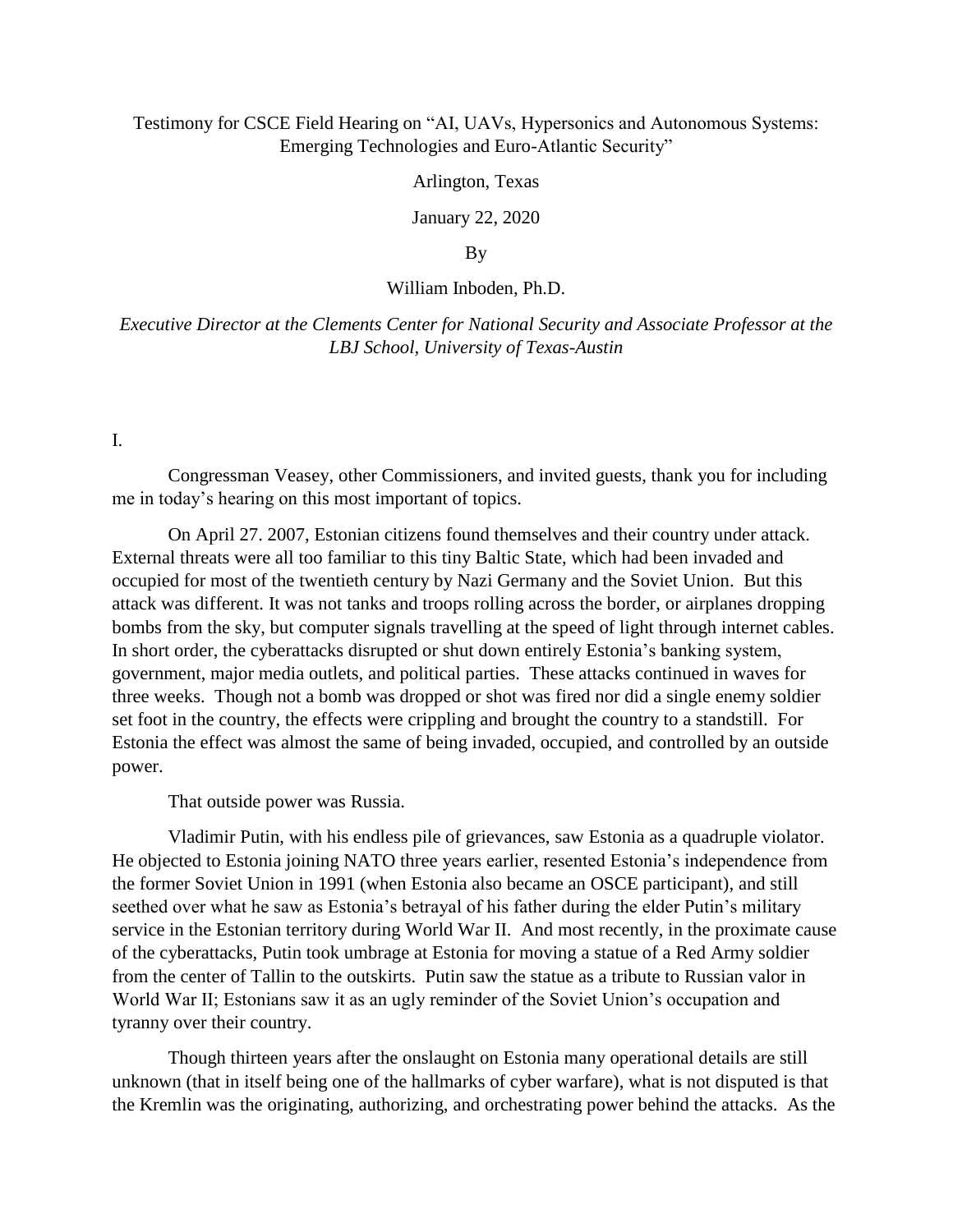historian Robert Service writes, "the Kremlin's purpose was not only to knock out the Estonian network of communications but also to show the world what it could do – as well as to allow its disruptive specialists to conduct a real-life test of what became known as hybrid warfare. *Without setting foot outside the Russian capital they could do enormous harm abroad*."<sup>1</sup>

History, it has been said, is lived forward and understood backwards. In that spirit, and for purposes of this hearing, from our vantage point of thirteen years later we should look back on Russia's cyberattack on Estonia and see it for what it was: the first wave in what would become a cascade of Russia aggression and hybrid warfare that included weaponizing new technologies. The Estonia attacks were followed by, inter alia, Russia's invasion of Georgia in 2008, intervention in Syria in 2013, seizure of Crimea and assault on Ukraine in 2014. Perhaps we might add to this list Russia's assault on our democratic processes in the 2016 election, an assault that continues today. Though the particulars of each act of aggression varied, each included the use of new technologies and escalating levels of sophistication, all for the purposes of projecting Russian power, securing Russian interests, and weakening Russia's (perceived) adversaries.

Thus what began with the use of cyberwarfare against Estonia, became cyberattacks followed by land invasion and precision weapon employment in Georgia in 2008, and then with increasing sophistication the use of autonomous weapons and UAVs in the invasion of Ukraine in 2014 and the intervention in Syria in 2015.

I begin with these observations because, though Russia is not mentioned by name in the title of today's hearing, Russia is the OSCE state most implicated in the themes and questions we are addressing today. Russia is the OSCE state most involved in researching and developing these new weapons systems, most involved in employing them, and arguably most resistant to current or new measures or agreements to control and limit their use. It also bears noting that, with the exception of Syria, all of the states toward which Russia engaged in this aggression are also OSCE participants.

The other OSCE participant state leading in the development of these technologies is the United States.

### II.

 $\overline{a}$ 

Why does this matter? I am not an expert on technology or defense policy; my training, experience, and research focus sit at the intersection of history, strategy, and statecraft. The focus of my testimony is on the strategic and diplomatic implications of these emerging technologies.

History reminds us that technological innovation in weaponry is a near constant factor in warfare and statecraft. Past innovations such as the long bow, the crossbow, gunpowder, repeating arms, tanks, submarines, aircraft, jet propulsion, ballistic missiles, nuclear age, all brought various revolutions in warfare and force projection. If anything, innovation in weaponry

<sup>&</sup>lt;sup>1</sup> Emphasis added. Robert Service, *Kremlin Winter: Russia and the Second Coming of Vladimir Putin* (London: Picador 2019), 263-264.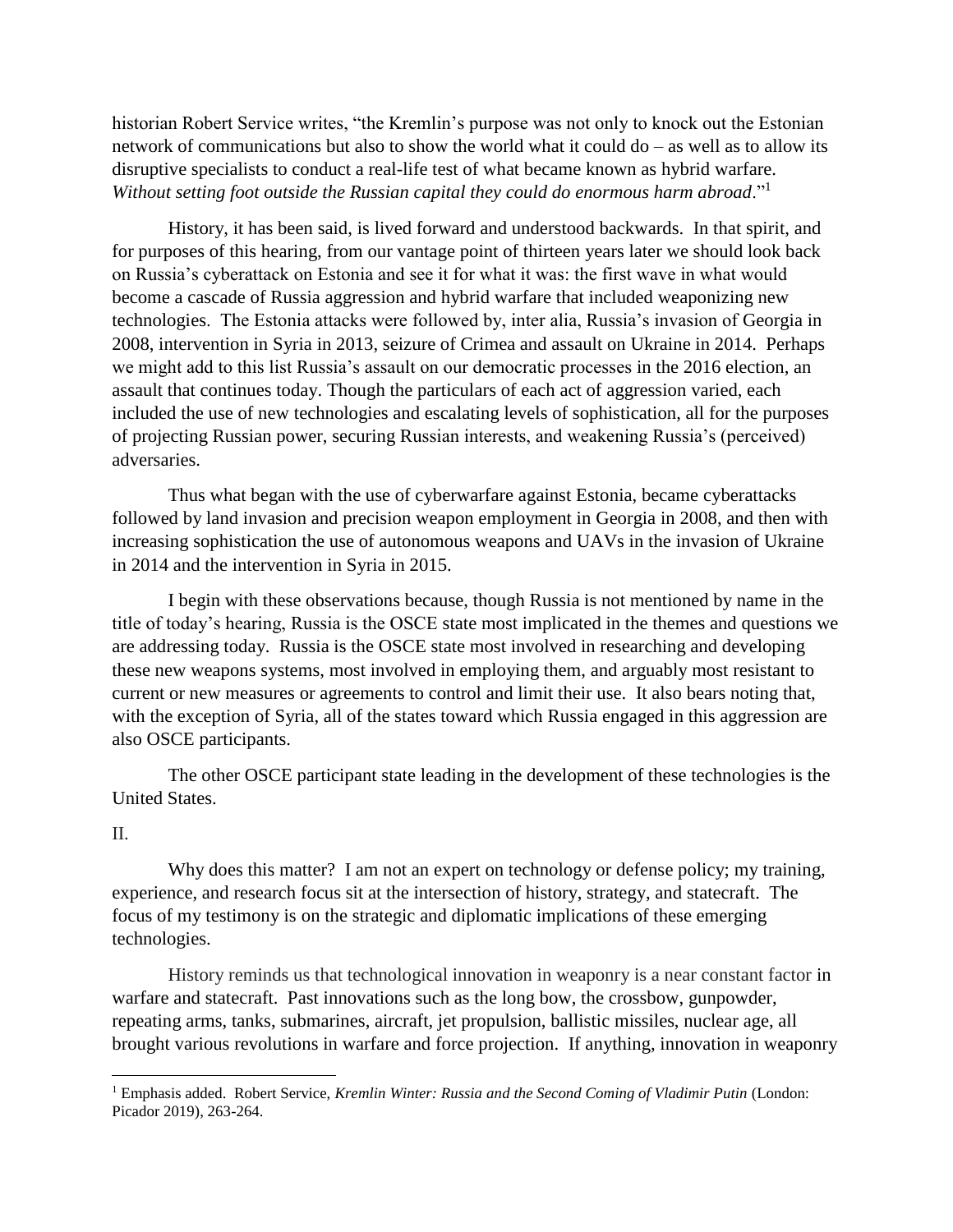is a constant factor in history, as is the human propensity for violence. The details will change, but these questions will always bedevil us in some form or another.

Anytime we make a strategic assessment of emerging technologies, we should ask ourselves: What is new, and what is not?

I begin with that which is not new:

- Lethality: These emerging technologies do not have unprecedented levels of lethality. As grim as it is to contemplate, the "lethality threshold" was crossed decades ago with the development of chemical, biological, and thermonuclear weapons, all of which can cause mass casualties on a terrifying scale.
- Range: These emerging technologies do not have unprecedented levels of range and reach. Existing weapons systems already enable the projection of force globally, and for over a half century we have had reach into outer space as well.
- Speed: Though emerging technologies under consideration involve varying dimensions of speed, whether in information processing or projectile velocity, they do not represent a qualitative leap in rapidity. Ballistic missiles already fly at several times the speed of sound. The internet already offers communications at the speed of light. Though some aspects of these new weapons have elements of rapidity – such as the blend of speed, mobility, and precision guidance of hypersonics, the speed by itself is not new.

So what is new? I believe the following factors are distinctive and to a degree unprecedented; they are not exhaustive but rather illustrative of the new strategic dimensions wrought by these emerging technologies:

- Deniability. Given various factors including the distance of human operators, the operational complexity that can involve cut-outs and false surrogates, and the literal autonomy of some of these systems, many of them offer a new dimension of deniability and potential anonymity that previous generations of weapons systems did not. This in turn makes deterrence and retaliation more difficult, and can be strategically destabilizing.
- Controllability. This is a corollary of deniability; these new weapons systems can be controlled remotely with greater precision, from greater distance, with greater anonymity, and in greater safety for the operators, than any previous weapons by an order of magnitude. It means that kinetic action could be taking place in an OSCE participant state but controlled by various actors 10,000 miles away in multiple directions.
- Inhumanity. This is meant not in a melodramatic manner but in the very literal sense of removing the human actor in ways never before seen. The closest past parallel came when the Soviet Union experimented in the 1980s with the infamous "Dead Hand" of its Doomsday machine that would have put the Soviet nuclear arsenal under automated control to launch automatic retaliatory strikes even if the entire command and control system had been decapitated. But while UAVs at least for now have human controllers, the emerging domain of AI and autonomous weapons brings in a new paradigm that may completely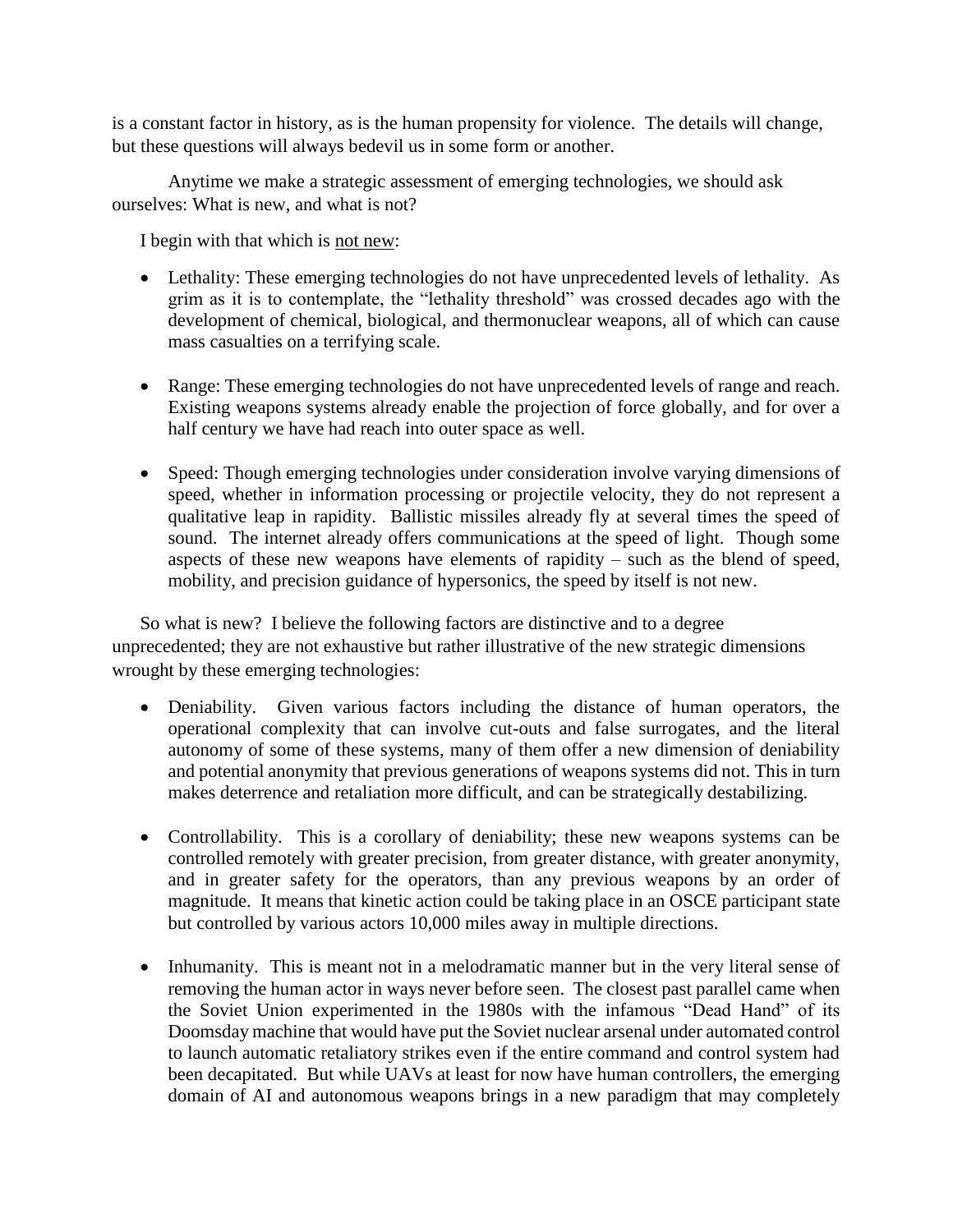remove the human actor and thus be quite literally "inhumane." Paul Scharre of the Center for New American Security puts it this way: "do we control our creations or do they control  $us?''^2$ 

III.

 $\overline{a}$ 

How, then, should the OSCE think about these emerging technologies?

I will state my central point up front: the importance of these emerging technologies cannot be evaluated aside from the nature of the states that use them.

It is not the fact of the new technologies that matters most, but who will use them and for what purposes. It is not the nature of these weapons that should primarily concern us. It is the nature of the regime that possesses and deploys them.

To put it more pointedly and perhaps provocatively, I doubt that many if any of us here today lose sleep over the fact that the United Kingdom and France (both OSCE participant states of course) possess nuclear weapons. Whereas many of us do continue to worry, with warrant, about Russia's nuclear arsenal (and likewise the DPRK's nuclear arsenal, though they are not an OSCE participant).

This, of course, was the core strategic insight of the original Helsinki process, connecting as it did respect for human rights and civil liberties with European and transatlantic security. It also continues to be the animating spirit of the OSCE.

For this reason Putin and Russia occupy a large part of my testimony. Of the OSCE participating states, Russia and the United States are by far the most active and advanced in researching, developing, and deploying these emerging technologies. All OSCE participant states must participate in addressing these trends, but the conversation and consideration should focus on where these new weapons are most prevalent and most frequently employed.

To understand why Russia has been and continues to be so active in this realm, one must start with Vladimir Putin and how he sees the world. As many Russia scholars and Putin biographers have observed, the Cold War exerted – and continues to exert – a profound influence on the Russian leader. It provided his formative professional experiences as a KGB officer, and now provides a ready set of historical insights, lessons, and grievances for his worldview and statecraft.

One of the Cold War lessons Putin obsesses over concerns how the American technological edge proved decisive in the arms race that contributed to the Soviet Union's bankruptcy. It was not just that by the 1980s the US began outspending the Soviets in dollars to rubles for the military; it was that the US developed a qualitative edge in defense technology that meant no matter how much the Soviets spent, they could not keep pace with the new advances in American weapons systems – from stealth, to precision guidance, to submarine quieting, to the lofty ambitions of the Strategic Defense Initiative. This was in part why the Kremlin resorted to

<sup>2</sup> Paul Scharre, *Army of None: Autonomous Weapons and the Future of War* (New York: W. W. Norton 2018), 8.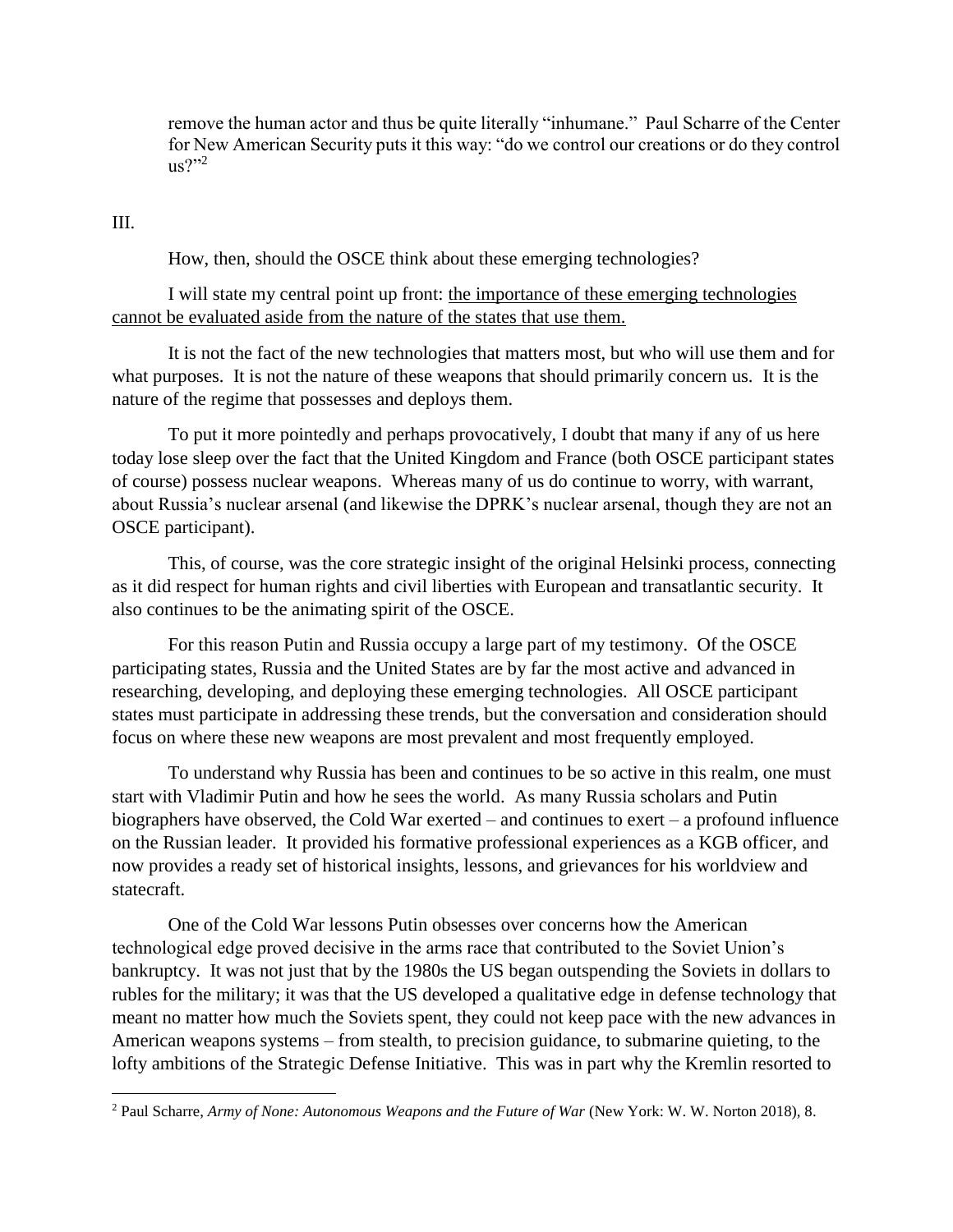stealing Western technology through a massive KGB espionage campaign. Even these purloined technologies, however, bumped up against the constraints of the Soviet system and its sclerotic economy. As Fiona Hill and Clifford Gaddy document in their biography of Putin, he and his KGB colleagues became frustrated "that the Soviet economic system was incapable of using the technology stolen from the West." Putin is determined now not to let Russia fall into that same  $trap.<sup>3</sup>$ 

In particular he does not want to see the traditional Western technology edge once again overmatch Russia as in the Cold War. Putin seeks to make technological advancement central to the Russian military-industrial complex, central to Russian military strategy and doctrine, and central to Russian power projection.

Cost matters too. As sophisticated as they are in technological terms, these new weapons are relatively cheap compared to the cost of training equipping maintaining large conventional forces. This appeals to Putin given Russia's economic stagnation and limited financial resources, in light of its imbalanced economy and ongoing pressure from Western sanctions.

Additionally, Russian military doctrine and Putin's strategic designs depend in part on integrating the use of these new technologies for employment in "grey zone" conflicts and hybrid warfare. UAVs can be used for everything from kinetic operations that kill adversaries, to monitoring contested spaces for information operations and political warfare. As Jeff Edmonds and Samuel Bendett of the Center for Naval Analyses have written, "with greater access to space-based information, unmanned aerial vehicles, airborne reconnaissance systems, command and control systems, and unparalleled developments in electronic warfare, the Russian military is equipped to detect, track, and influence developments across the battlefield."<sup>4</sup> Russia is using its interventions in Ukraine and Syria as battlefield laboratories for testing and refining these emerging weapons technologies.

Finally, Putin's authoritarian rule squelches and silences any dissent, and empowers him to act with aggression based only on his whims, preferences, or designs. Because he lacks popular legitimacy – and because he fears his own citizens – he resorts to a perverse and toxic combination of cultivating grievances, fueling paranoia, and projecting strength against adversaries real or perceived. Such a ruler naturally seeks to acquire – and potentially to use – the most advanced, sophisticated, and lethal weapons systems that he can.

### IV.

 $\overline{a}$ 

The best framework to address these emerging technologies lies in the commitments and values embodied by the Helsinki Final Act. Open, free, and secure societies are best equipped to explore, debate, wrestle with, and ultimately resolve these hard questions.

<sup>3</sup> Fiona Hill and Clifford Gaddy, *Mr. Putin: Operative in the Kremlin* (Washington DC: Brookings Institution Press 2015), 143.

<sup>4</sup> [https://thestrategybridge.org/the-bridge/2019/2/26/russian-battlefield-awareness-and-information-dominance](https://thestrategybridge.org/the-bridge/2019/2/26/russian-battlefield-awareness-and-information-dominance-improved-capabilities-and-future-challenges)[improved-capabilities-and-future-challenges](https://thestrategybridge.org/the-bridge/2019/2/26/russian-battlefield-awareness-and-information-dominance-improved-capabilities-and-future-challenges)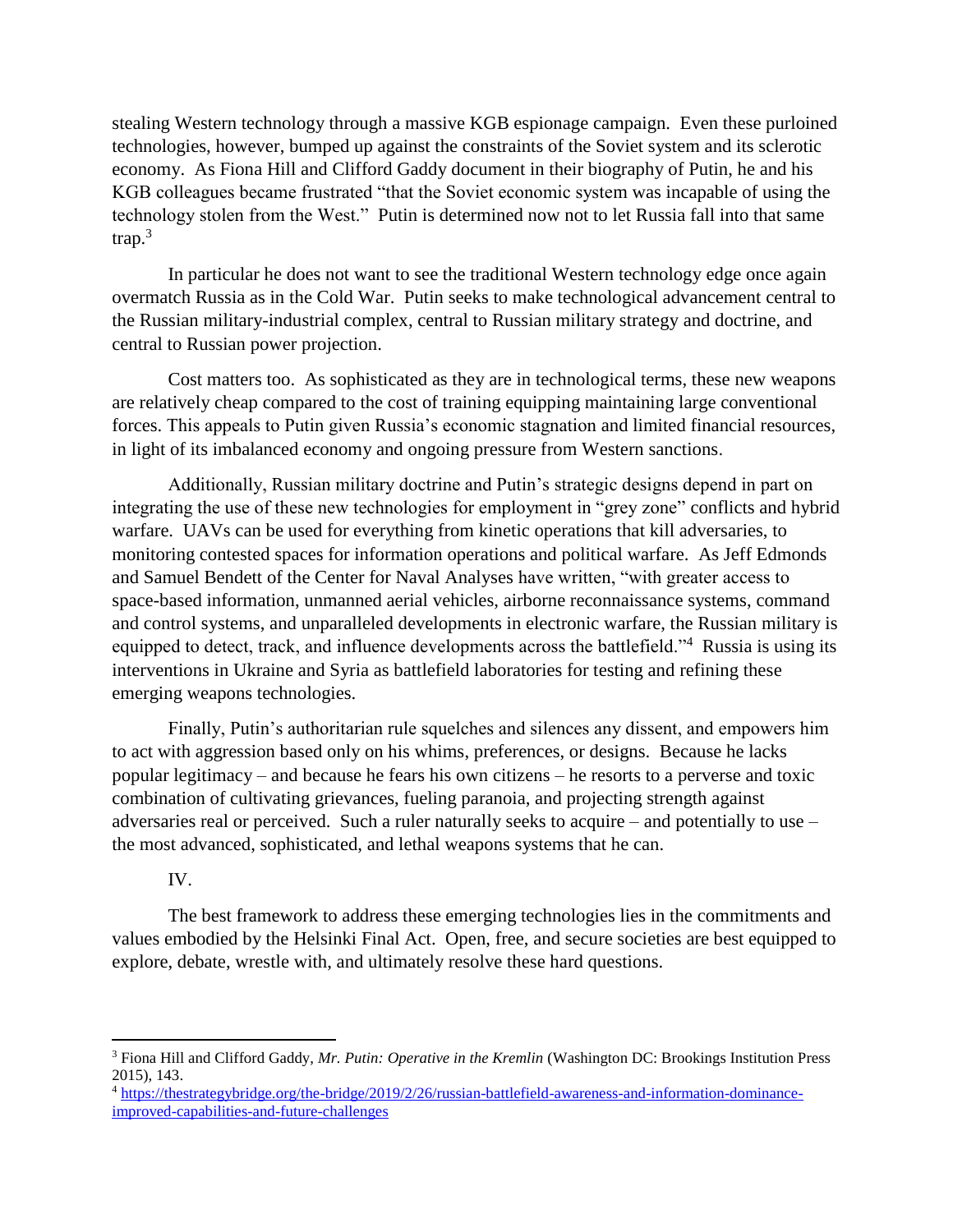In particular, Principle VII's guarantee of freedom of thought, conscience, religion, or belief protects the rights and capabilities of religious believers, alone or in fellowship, to draw on transcendent insights and act as a prophetic voices of conscience for their societies. They can apply moral and religious principles to the just use of force, restraint on the use of force, and how human dignity can be either protected or exploited by emerging weapons technologies. It similarly empowers other dissenting voices, religious or secular, to raise hard questions, interrogate received dogmas, and engage in the creative thinking necessary to ensure that these new technologies – with their awesome power to create and to destroy – serve and secure free societies.

Principle VII's affirmation of "the effective exercise of civil, political, economic, social, cultural and other rights and freedoms, all of which derive from the inherent dignity of the human person and are essential for his free and full development" creates further space for open societies to address the challenges presented by emerging weapons technologies. Placing the human person – rather than the state, the ruler, the technology, or any other such alternatives – at the center of the Helsinki process provides a foundation for exploring how best to manage these new weapons systems. It answers the hard question posed by Scharre, and affirms that we need to control our creations.

In contrast, authoritarian states by their nature brook little dissent, encourage little transparency and debate, and concentrate power in the hands of dictators or ruling cliques that generally make decisions on the development and employment of arms based on expediency and utility more than morality or conscience.

In practical terms, any strategy to address Russia's growing advantage in this weaponry needs to include pressing Russia to honor its OSCE commitments on human rights and freedoms.

# V.

Finally, how might these technologies be managed and perhaps limited by international agreements?

This question is even more complex than many other arms control questions because many of these emerging technologies have important civilian applications. In the private sector the technology itself will continue to be developed, refined, and used. In many cases in these civilian contexts it will contribute to economic growth, prosperity, and human flourishing. The question is whether the weaponization, the lethal use of it by militaries, can (or even should) be controlled?

On this question, I conclude with a hope, a caution, and a recommendation

 A hope: International agreements are possible. They have been forged at times in the past on controlling new weapons technologies. Whether sawtooth bayonets, dum-dum bullets, chemical and biological weapons, blinding lasers, or even the entire class of nuclear weapons abolished by the 1987 INF treaty, competing states have been able to come together, forge agreements, and honor and fulfill them.